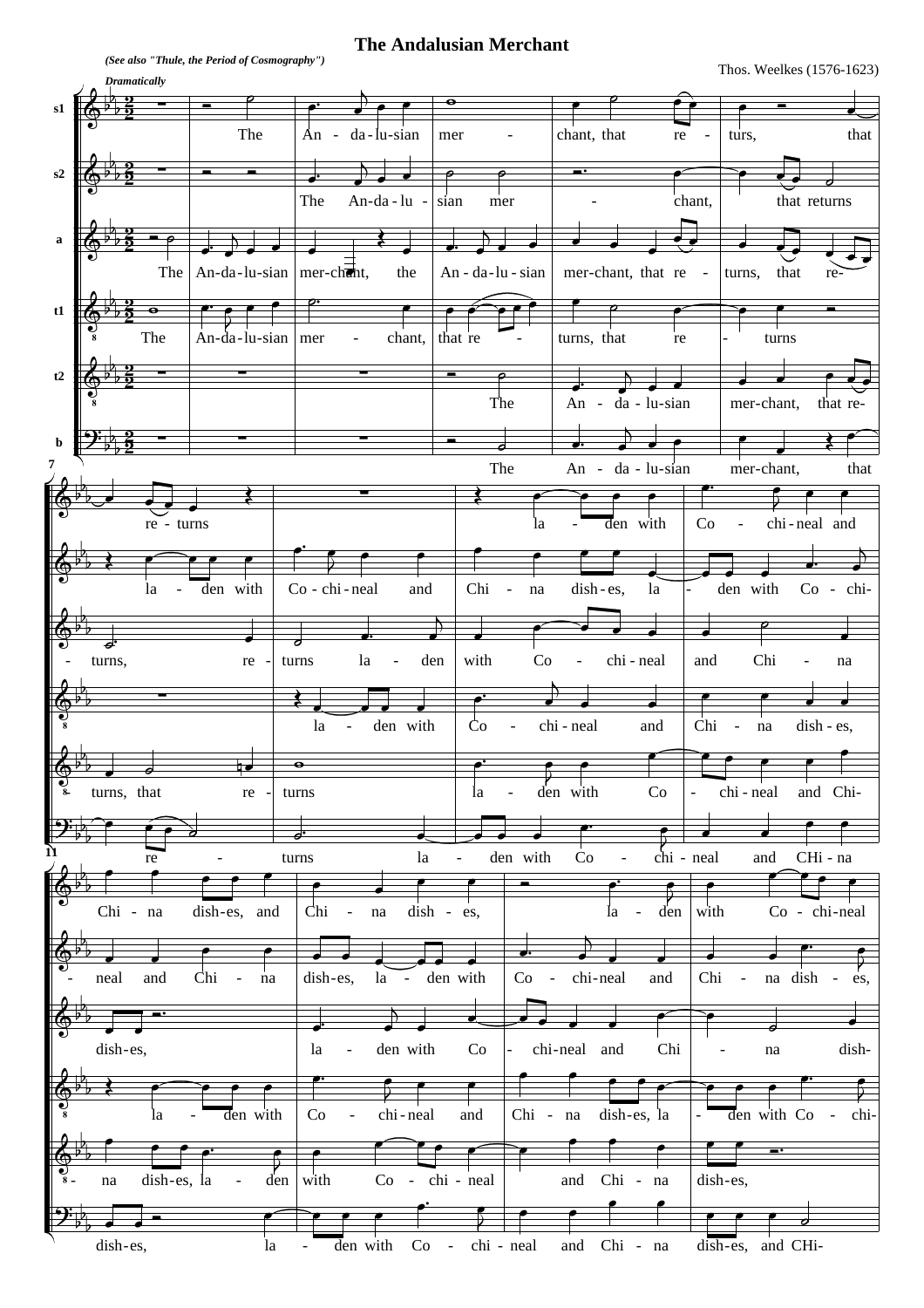2 and Chi - na  $\vert$  dish-es, and Chi - na  $\vert$  dish - es, and  $\vert$  Chi - na dish **15**  $\breve \Phi$ f f f k p lari<br>P  $\overline{\cdot}$ k k k k k n k k ek j k k m Chi - na- dish es,  $\begin{vmatrix} \n\end{vmatrix}$  a - den with Co  $\begin{vmatrix} \n\end{vmatrix}$  - chi-neal and Chi - na dish es, dish es, re  $\breve \Phi$ f f  $\epsilon$  expansion  $\epsilon$ den with k k k k k k  $\overline{\phantom{a}}$  $\epsilon$   $\epsilon$   $\epsilon$  $\overline{\phantom{a}}$ n  $\blacksquare$ es,  $\begin{vmatrix} a & - & \text{den} \end{vmatrix}$  with Co - chi - neal  $\begin{vmatrix} a & - & \text{den} \end{vmatrix}$  and Chi - na  $\begin{vmatrix} d & - & \text{den} \end{vmatrix}$  and  $\begin{vmatrix} a & - & \text{den} \end{vmatrix}$  and  $\begin{vmatrix} a & - & \text{den} \end{vmatrix}$  and  $\begin{vmatrix} a & - & \text{den} \end{vmatrix}$  and  $\begin{vmatrix} a & - & \text{den} \end{vmatrix}$  $\pmb{\phi}$ f f f k n  $\frac{1}{\epsilon}$  kpc  $\frac{1}{\epsilon}$ ' l<br>J k k k k k k k k  $\frac{1}{\sqrt{2}}$ mz march 1980 <mark>m</mark>z  $\exists$  $\frac{1}{\pi}$  and Chi -  $\frac{1}{\pi}$  dish-es,  $\frac{1}{\pi}$  den with Co - chi-neal and CHi - na dish-es,  $\frac{1}{\pi}$  re ports in  $\breve \Phi$  $\frac{1}{8}$ f f f k k k i<br>E  $\overline{\cdot}$ k k k k  $\cdot$  k ‡  $\overline{\cdot}$   $\overline{\cdot}$ k k k k n n k k ka kata di kacamatan ing kacamatan ing kacamatan di kacamatan di sebagi dan dikenali dan dikenali dan dikenali<br>Kacamatan ing kacamatan ing kacamatan di kacamatan di kacamatan di kacamatan di dalam di kacamatan di dalam di<br> la - den with  $\overrightarrow{Co}$  - chi-neal and Chi - na  $\overrightarrow{dish-es}$ , re ports in Spain,  $\breve \Phi$  $\frac{1}{8}$ f f  $\overrightarrow{f}$  $\overline{\mathcal{A}}$  ,  $\overline{\mathcal{A}}$ e.  $\overline{\phantom{0}}$ '  $\overline{\phantom{a}}$  $\overline{\rho}$  $e$  k k k  $\theta$  k k  $\theta$  k k  $\theta$  k k  $\theta$ na dish-es, la- den with Co - chi neal and Chi na dish-es re ports in Spain,  $\frac{1}{2}$ f f  $\overline{e}$  $\overline{\phantom{a}}$  $\bullet$  $\overrightarrow{chi - real}$ k k  $\overline{\cdot}$  $\Box$  $\overline{\phantom{a}}$   $\overline{\phantom{a}}$   $\overline{\phantom{a}}$   $\overline{\phantom{a}}$   $\overline{\phantom{a}}$   $\overline{\phantom{a}}$   $\overline{\phantom{a}}$   $\overline{\phantom{a}}$   $\overline{\phantom{a}}$   $\overline{\phantom{a}}$   $\overline{\phantom{a}}$   $\overline{\phantom{a}}$   $\overline{\phantom{a}}$   $\overline{\phantom{a}}$   $\overline{\phantom{a}}$   $\overline{\phantom{a}}$   $\overline{\phantom{a}}$   $\overline{\phantom{a}}$   $\overline{\$  $r = |ports in$  Spain  $|$  how strange - ly Fo - go burns, how strange ly **20**  $\breve \Phi$ f f  $\theta$  m  $\theta$  k  $\theta$  for  $\theta$   $\theta$   $\theta$  $\leftarrow$ fk j j k k k ej fk ports in Spain, re - ports in Spain how strange -  $\vert \psi \vert$  Fo  $\vert$ - go burns, how  $\breve \Phi$ f f  $\frac{1}{\alpha}$   $\frac{1}{\alpha}$   $\frac{1}{\alpha}$ j ka '  $k = k$  $\rho$   $\rho$  $\overline{\phantom{a}}$   $\overline{\phantom{a}}$   $\overline{\phantom{a}}$   $\overline{\phantom{a}}$   $\overline{\phantom{a}}$   $\overline{\phantom{a}}$ j ports in Spain, In Spain,  $\pmb{\phi}$ f f f  $\cdot$   $\cdot$  $\overline{\phantom{a}}$   $\overline{\phantom{a}}$ l l l l Spain  $h_0w$  strange - ly  $F_0$ -go-burns, how strange ly- $\frac{1}{8}$  $\frac{1}{8}$ f f  $\frac{1}{2}$  o  $\frac{1}{2}$  .  $\frac{1}{2}$  ,  $\frac{1}{2}$  ,  $\frac{1}{2}$ i<br>E j  $\overline{\phantom{a}}$   $\overline{\phantom{a}}$  $\overline{\phantom{a}}$ re-ports in Spain how strange - |  $\frac{1}{y}$  Fo  $\frac{1}{z}$  go burns,  $\frac{1}{z}$  how  $\breve \Phi$  $\frac{1}{8}$ f f f  $\overline{\phantom{a}}$  $\begin{array}{c|c|c|c|c} \hline \bullet & \bullet & \bullet \end{array}$  $\frac{1}{2}$  for  $\frac{1}{2}$  $\overline{\phantom{a}}$  and  $\overline{\phantom{a}}$ d<br>
in Spain how strange ly Fo-go-burns, how strange ly- $\frac{1}{2}$ f  $\frac{1}{2}$  $\sim$   $\sim$   $\sim$   $\sim$   $\sim$   $\sim$  $e$   $e$   $e$  $\circ$  }  $\overline{\phantom{a}}$  $\rho \rightarrow \rho$ Fo - fo  $\vert$  burns, how strange ly  $\vert$  Fo - go burns, **26**  $\breve \Phi$ f f f  $\rho$   $\rho$   $\rho$   $\chi$  $\bullet$  k k k  $\mathfrak f$  $\rho$   $\qquad$   $\qquad$   $\qquad$ strange ly Fo  $\overline{\phantom{a}}$  Fo  $\overline{\phantom{a}}$  go burns,  $\overline{\phantom{a}}$  how strange ly  $\overline{\phantom{a}}$  Fo  $\overline{\phantom{a}}$  go  $\breve \Phi$ f f f  $e \rightarrow e$   $e$  $\frac{1}{80}$  burns, j mz  $\overline{\phantom{a}}$  $e$  *je je p* how strange ly- Fo go - burns, how  $\breve \Phi$ f f  $\overline{b}$   $\overline{a}$  $\overline{\phantom{a}}$ ej fk j j j <u>m m</u> m Fo - go burns,  $\begin{vmatrix} \text{bow} & \text{w} & \text{w} & \text{w} & \text{w} & \text{w} & \text{w} & \text{w} & \text{w} & \text{w} & \text{w} & \text{w} & \text{w} & \text{w} & \text{w} & \text{w} & \text{w} & \text{w} & \text{w} & \text{w} & \text{w} & \text{w} & \text{w} & \text{w} & \text{w} &$  $\pmb{\phi}$  $\frac{1}{8}$ f f  $\overline{b}$  $\begin{array}{ccc} \bullet & \circ & \bullet \end{array}$  $\overline{\phantom{a}}$  to be p p  $\overline{\phantom{a}}$  $\overrightarrow{e}$   $\overrightarrow{e}$ strange ly- Fo go - burns, how strange ly- $\breve \Phi$  $\frac{1}{8}$ f f  $\begin{array}{|c|c|c|c|c|c|}\n\hline\n\text{A} & \text{B} & \text{C} & \text{A} & \text{B} & \text{C} \\
\hline\n\end{array}$ mz  $\frac{1}{\bullet}$  $\frac{1}{2}$ Fo - go burns, how strange ly Fo go burns,  $2^{\cdot}$ f f  $\begin{array}{|c|c|c|c|c|}\hline \hspace{1.5cm}& \circ & \hspace{1.5cm} & \bullet & \hspace{1.5cm} \\ \hline \end{array}$ l<br>E  $\overline{\phantom{a}}$ ' <u>i</u>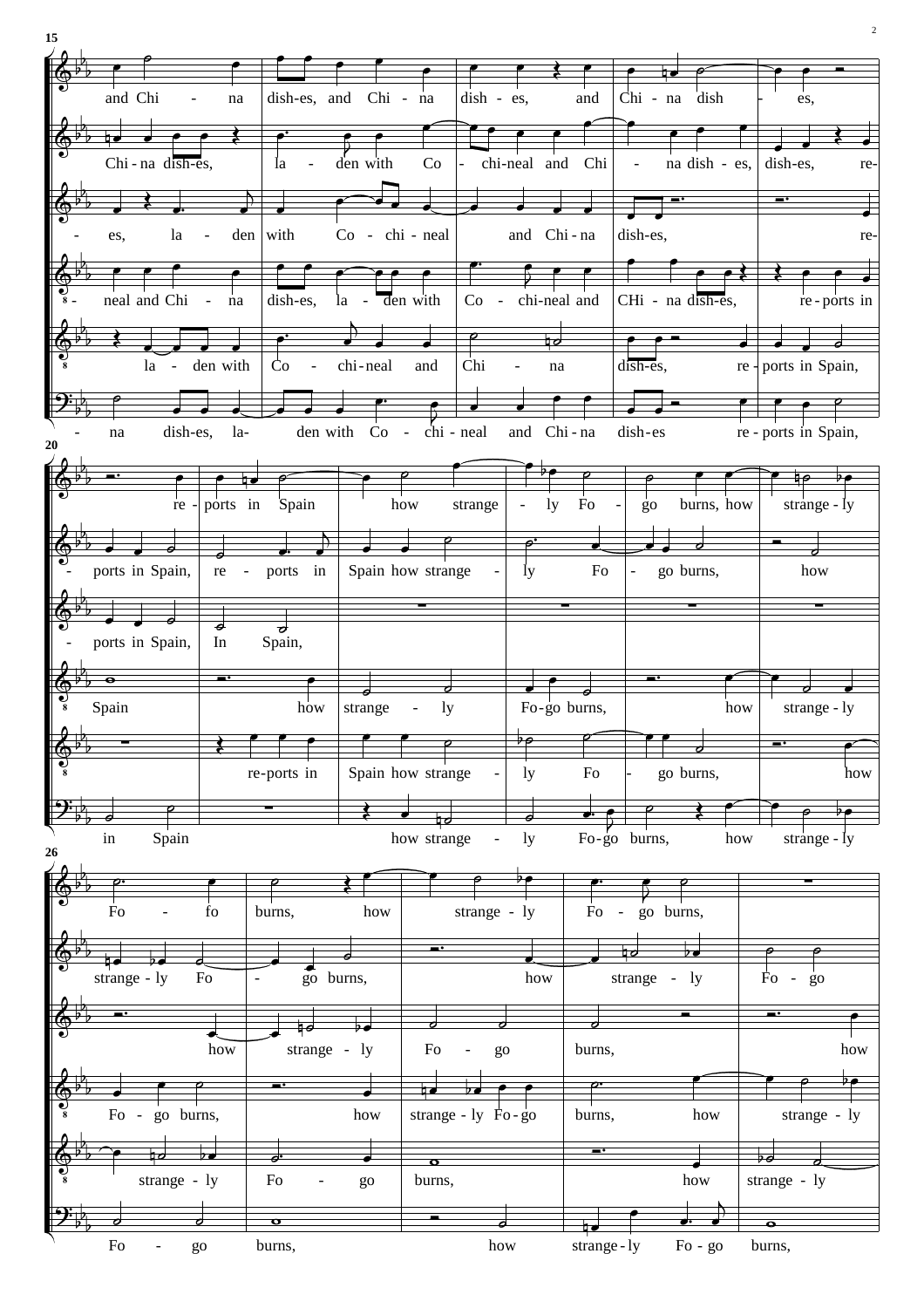3 how strange, how strange ly- Fo - go burns  $|$  a  $+$  midst an **31**  $\breve \Phi$ f f  $\overrightarrow{f}$  $\bullet$  k is the fact of the fact of the fact  $\bullet$  is the fact of the fact of the fact of the fact of the fact of the fact of the fact of the fact of the fact of the fact of the fact of the fact of the fact of the fact of th  $e^{\frac{1}{2}}$ p  $\circ$   $\circ$   $\circ$ o-cean full of fly-ing  $\cdot$   $\cdot$   $\cdot$   $\cdot$ burns and the cean - full of the cean - full of the burns of the cean - full of the cean - full of the cean - full of  $\breve \Phi$ f f f i l l m j j ej kz k o-cean  $\rightarrow$ س ر.<br>م strange ly Fo-  $\vert$  go burns, Fo  $\vert$  go burns a midst an o cean  $\pmb{\phi}$ f f  $\frac{1}{\sqrt{1+\frac{1}{\sqrt{1+\frac{1}{\sqrt{1+\frac{1}{\sqrt{1+\frac{1}{\sqrt{1+\frac{1}{\sqrt{1+\frac{1}{\sqrt{1+\frac{1}{\sqrt{1+\frac{1}{\sqrt{1+\frac{1}{\sqrt{1+\frac{1}{\sqrt{1+\frac{1}{\sqrt{1+\frac{1}{\sqrt{1+\frac{1}{\sqrt{1+\frac{1}{\sqrt{1+\frac{1}{\sqrt{1+\frac{1}{\sqrt{1+\frac{1}{\sqrt{1+\frac{1}{\sqrt{1+\frac{1}{\sqrt{1+\frac{1}{\sqrt{1+\frac{1}{\sqrt{1+\frac{1}{\sqrt{1+\frac{1}{\sqrt{1+\frac{1$ m j  $\circ$   $\circ$   $\circ$ how strange - ly  $\begin{vmatrix} F_0 - go & burns & a \\ -1 & -1 & ma \end{vmatrix}$  and  $\begin{vmatrix} 0 & -1 \\ 0 & -1 & -1 \\ 0 & -1 & -1 \end{vmatrix}$  $\breve \Phi$  $\frac{1}{8}$ f f f  $\overline{\mathbf{r}}$  k Fo - go burns,  $\circ$   $\qquad$   $\qquad$ d ke ke  $\bullet$   $\circ$   $\circ$   $\circ$  $\rho$  o it burns, how strange ly- Fo go - burns a midst - an o cean - k  $\breve \Phi$  $\frac{1}{8}$ f f f  $\overline{\phantom{a}}$  $k$  extends to  $k$  and  $k$  $\frac{1}{\sqrt{2}}$  $\frac{1}{\rho}$  $\circ$   $\circ$   $\bullet$ how strange ly Fo - go burns a - midst an o - cean  $\frac{1}{2}$ f f mz  $\frac{1}{\bullet}$  $\overline{\phantom{a}}$  $\frac{1}{\epsilon}$  kiz k $\frac{1}{\epsilon}$ '  $\frac{1}{\sqrt{1-\frac{1}{\sqrt{1-\frac{1}{\sqrt{1-\frac{1}{\sqrt{1-\frac{1}{\sqrt{1-\frac{1}{\sqrt{1-\frac{1}{\sqrt{1-\frac{1}{\sqrt{1-\frac{1}{\sqrt{1-\frac{1}{\sqrt{1-\frac{1}{\sqrt{1-\frac{1}{\sqrt{1-\frac{1}{\sqrt{1-\frac{1}{\sqrt{1-\frac{1}{\sqrt{1-\frac{1}{\sqrt{1-\frac{1}{\sqrt{1-\frac{1}{\sqrt{1-\frac{1}{\sqrt{1-\frac{1}{\sqrt{1-\frac{1}{\sqrt{1-\frac{1}{\sqrt{1-\frac{1}{\sqrt{1-\frac{1}{\sqrt{1-\frac{1$  $\phi$   $\qquad$ fly-ing fish - es, full of fly-ing fish - es, full of **37**  $\breve \Phi$ f f  $\sqrt{r}$  f  $\frac{1}{x}$  $\overline{\phantom{0}}$  $\overline{\cdot}$  $k \rightarrow k \rightarrow k$  $\sqrt{\frac{1}{\sqrt{2}}}$  $fly-ing fish - es$ ,  $full of fly-ing fish - es$ ,  $full offA$ ,  $flow of the cells$   $es$ ,  $full of fly-ing$  $\breve \Phi$ f f f  $\cdot$   $\cdot$   $\cdot$   $\cdot$ n n k k k k k k  $\begin{array}{ccc} \cdot & \cdot & \cdot \\ \cdot & \cdot & \cdot \\ \cdot & \cdot & \cdot \end{array}$ full of fly-ing  $\int$  fish - es,  $\int$  full of  $\int$  fly-ing- fish - es, full of  $\pmb{\phi}$ f f f m k k k k k fish -  $\overrightarrow{es}$ , n k k k k k k  $\Box$  $\begin{array}{ccc} \text{cean} \\ \text{full} \\ \text{of} \\ \text{fly- ing } \\ \text{fish} \\ \text{es} \\ \end{array}$   $\begin{array}{ccc} \text{full} \\ \text{full} \\ \text{of} \\ \text{fly- ing } \\ \text{fish} \\ \end{array}$  $\pmb{\phi}$  $\frac{1}{8}$ f f  $\delta$   $\theta$  $\bullet$   $\bullet$   $\bullet$   $\bullet$  $\frac{1}{\epsilon}$  $k \rightarrow k$ full of fly-ing fish -  $\vert$  es,  $\vert$  full of fly-ing fish - es, full of fly-ing  $\breve \Phi$  $\frac{1}{8}$ f f  $\overline{\phantom{a}}$  ,  $\overline{\phantom{a}}$  ,  $\overline{\phantom{a}}$ n k k k k k k  $\overline{\cdot}$  . . . full of fly-ing- fish - es, - full of fly-ing- fish - es, - full of fly-ing- fish - es,  $\frac{1}{2}$ f f <sup>k</sup> <sup>k</sup> <sup>k</sup> <sup>k</sup> <sup>k</sup> <sup>k</sup> <sup>k</sup> fk <sup>k</sup> <sup>k</sup> <sup>k</sup> <sup>k</sup> <sup>k</sup> <sup>k</sup> <sup>k</sup> <sup>k</sup> <sup>k</sup> <sup>k</sup> fly-ing- fish - es, full of  $fly-ingfish - es!$  These things seem wond' - rous, yet more **40**  $\breve \Phi$ f f  $\overline{\phantom{a}}$ k k k k k  $\circ$  ko  $\circ$   $\circ$  $\begin{array}{|c|c|c|c|c|}\n\hline\n\circ & \circ & \bullet & \bullet & \bullet\n\end{array}$ fish, full of fly-ing- fish  $|$  - es! These things seem wond' rous, vet, more  $\breve \Phi$ f f f  $\overline{\phantom{a}}$  $\overrightarrow{e}$   $\overrightarrow{e}$   $\overrightarrow{e}$   $\overrightarrow{e}$ **k**  $\zeta$  e c e  $\frac{1}{\sqrt{1-\frac{1}{\sqrt{1-\rho^2}}} \cdot \frac{1}{\sqrt{1-\rho^2}}}$ fly ing- fish es, - fly ing - fish es!- These things seem wond' rous, - yet more k k k  $\breve \Phi$ f f  $\begin{array}{|c|c|c|c|c|}\hline \quad \bullet & \bullet & \bullet \end{array}$  $\frac{1}{2}$  $\overline{\phantom{0}}$  $\overline{P}$  $\overline{\phantom{a}}$ n  $\frac{1}{\epsilon}$   $\frac{1}{\epsilon}$  $\overline{b}$ j  $\frac{1}{2}$  i  $\frac{1}{2}$  i  $\frac{1}{2}$  i  $\frac{1}{2}$  i  $\frac{1}{2}$  i  $\frac{1}{2}$  i  $\frac{1}{2}$  i  $\frac{1}{2}$  i  $\frac{1}{2}$  i  $\frac{1}{2}$  i  $\frac{1}{2}$  i  $\frac{1}{2}$  i  $\frac{1}{2}$  i  $\frac{1}{2}$  i  $\frac{1}{2}$  i  $\frac{1}{2}$  i  $\frac{1}{2}$  i  $\frac{1}{2}$  i  $\frac{1$  $\overline{e}$ ,  $\overline{f}$  of  $\overline{f}$  fig.  $\overline{f}$  ing fish-es! These things seem wond' - rous, yet more  $\pmb{\phi}$  $\frac{1}{8}$ f f  $\overline{r}$  $\exists$  $\frac{1}{2}$   $\frac{1}{2}$  $\leftarrow$  $\overline{\phantom{a}}$  $\begin{array}{|c|c|c|c|c|}\hline \ \circ & \circ & \circ & \circ \ \end{array}$ full of fly-ing- fish - es! These things seem wond' - rous, vet more  $\breve \Phi$  $\frac{1}{8}$ f f for the contract of  $\begin{pmatrix} x \\ y \\ z \end{pmatrix}$ k n k jz k i i  $\overline{\phantom{a}}$ p full of fly-ing- fish - es! These things seem wond'-rous, yet more  $2^{\cdot}$ f f  $\begin{array}{ccc} \text{sn} & -\text{es}, & \text{ra} \end{array}$ j<br>0  $\lambda$  e e bo l<br>o  $\circ$  j  $\circ$